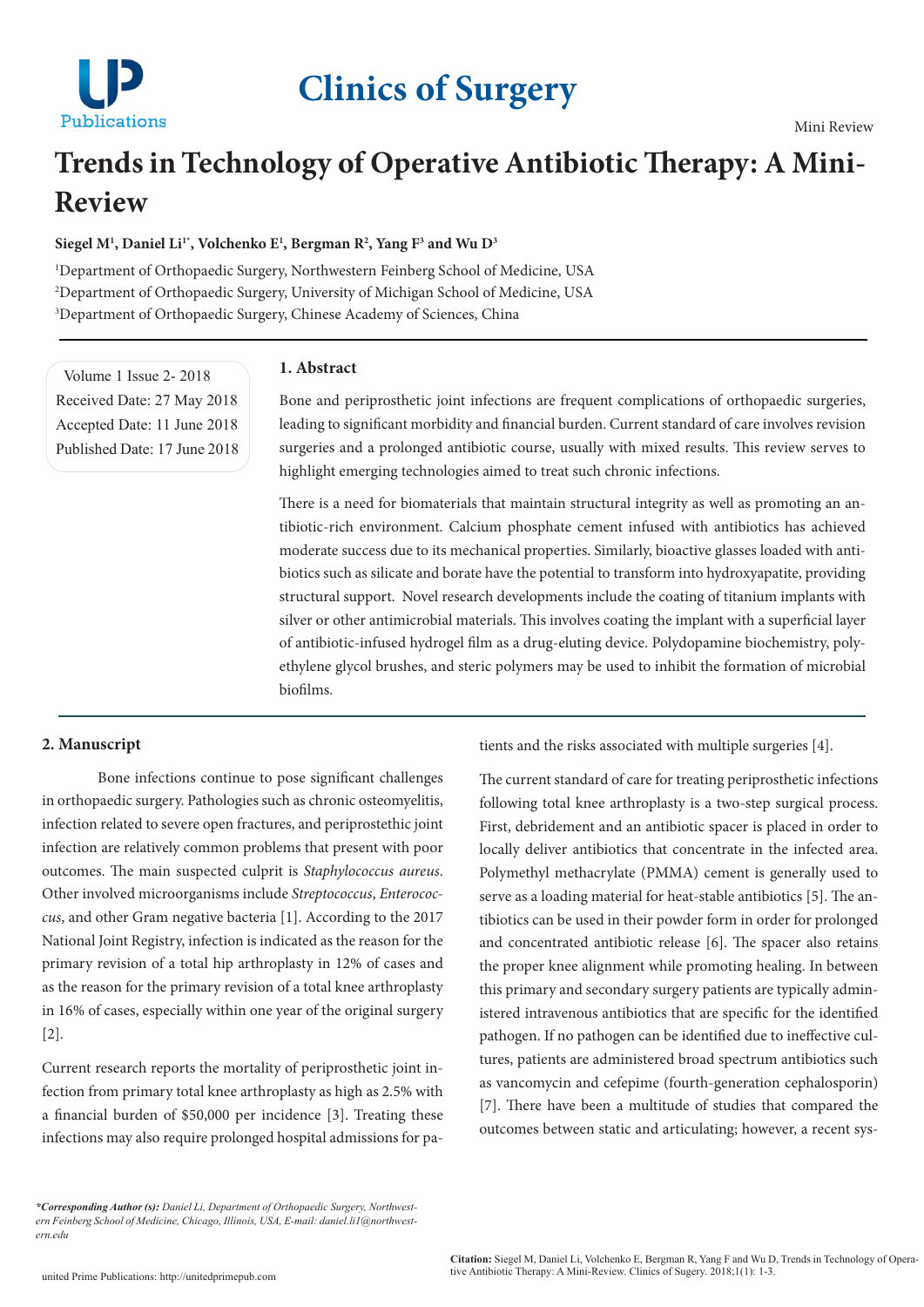tematic literature review failed to detect a significant difference in the efficacy of each spacer to eliminate the periprosthetic infection [3].

Debridement, antibiotics, irrigation, and retention of the prosthesis (DAIR) may be preferred over the two-step method in acute infectious cases without many complications. This is recommended for acute cases that occur within four weeks of the operation or within two weeks of an acute hematogenous infection of the prosthetic joint.<sup>4</sup>

Another suggested option is to prophylactic ally provide patients with antibiotics. Al-Mayahi et al. [8] reported that after administration of a single dose of parenteral antibiotics, the number of intraoperative culture negatives quadrupled. This was a significant finding compared to patients who did not receive the prophylaxis. This treatment had a higher rate of antibiotic-resistant non-fermenting gram-negative rods as well as skin commensals [8]. However there are concerns over this strategy as the use of systemic antibiotics possess minimal selectivity, limited effectiveness, and carries the associated risks of general toxicity and furthering bacterial resistance [9]. Resection arthroplasty, arthrodesis, and above the knee amputation are considered last-resort measures for specific patient circumstances [6].

Other current strategies are now focusing on eliminating the need for a two-step surgical treatment due to potentially unnecessary risks of multiple procedures and secondary infection. The PMMA cement that is commonly used today must be taken out during the second surgery because it is not composed of biodegradable materials.<sup>5</sup> Biodegradable substances that are used in current practice are the incorporation of collagen fleece which is successful when also administering systemic antibiotics. Depending on the fiber content of the collagen, degradation time (depending on chemical cross-linking, porosity, etc.), and the amount of collagen used, there is potential for a wide variety of uses, such as a quick and highly concentrated release of antibiotics or a more sustained release over a longer period of time [10].

Calcium sulfate beads are also biodegradable inorganic carrier materials currently on the market. Calcium sulfate hemihydrate allows incorporation of water-soluble antibiotics, which can be used to treat osteomyelitis. Its mechanism provides a time-dependent release of antibiotics as the calcium sulfate degrades [5].

Newer technologies under development also aim to proactively lessen the probability of these devastating infections. Titanium orthopaedic implants are commonly used due to its desirable endurance to corrosive loading forces and functional strength. Many researchers have attempted to coat titanium implants with antimicrobial properties.<sup>9</sup> Active antimicrobial measures typically involve silver, which has non-specific properties against both Gram positive and Gram negative microorganisms [11]. Passive antimicrobial measures have described the use of polyethylene glycol (PEG) brushes as well as other steric polymers that may prevent the initial formation of devastating biofilms, which would require the administration of heavy antibiotics. Sileika et al. [12] reports a technique that can combine both active and passive antimicrobial measures. Their technique utilizes a polydopamine primer that may subsequently be used to incorporate both silver nanoparticles as well as PEG [13].

The use of polydopamine biochemistry has also been used to develop a localized drug delivery system for more specific treatment as opposed to non-specific silver nanoparticles. Polydopamine can be used to bind a vancomycin-infused hydrogel film, bound by PEG-polylactic-co-caprolactone (PEG-PLC) membrane. Incorporation of cross linked starch allowed slow, sustained vancomycin release for over four weeks. This technology has the potential to prevent the very common adverse effect of implant-related infections [9].

Calcium phosphate  $\text{Ca}_{3}(\text{PO}_{4})$ <sub>2</sub> cementinfused with antibiotics are also a developmental area of interest due to this material possessing the same chemical make-up of bone, the direct placement of antibiotics into the bone, and its low temperature incorporation promotes a suitable environment for an array of antibiotics. [58] Its mechanism involves slow resorption of antibiotics through the cement.<sup>5</sup>Porous hydroxyapatite (HA),  $Ca_{10}(PO_4)_6(OH)_2$ , and beta-tricalcium phosphate (β-TCP) own a similar resorption mechanism that also incorporates impregnated granules and scaffolds. HA infused with antibiotics has been successful in treating osteomyelitis in animal models.

Bioactive glass is another area of interest due to its mechanism of transforming from glass to HA, promoting osteogenesis and a strong recovery. Silicate glass releases ions (zinc, copper, iron, etc.) that enhance anti-microbial activity but may not completely transform into HA. Borate glass is a newer compound that more completely transforms into HA. Both glasses may change the local physiological environment, be incorporated with the deposition of antimicrobial substances such as silver, and sol-gel derived glass with antibiotics [5].

Future research should focus on more biodegradable and resorbablemethods to avoid complications unnecessary procedures and known side effects of current use of antibiotic spacers, such as bone loss and poor quadriceps function [6]. These new technologies can revolutionize the standard of care when faced with the difficulties of a bone infection.